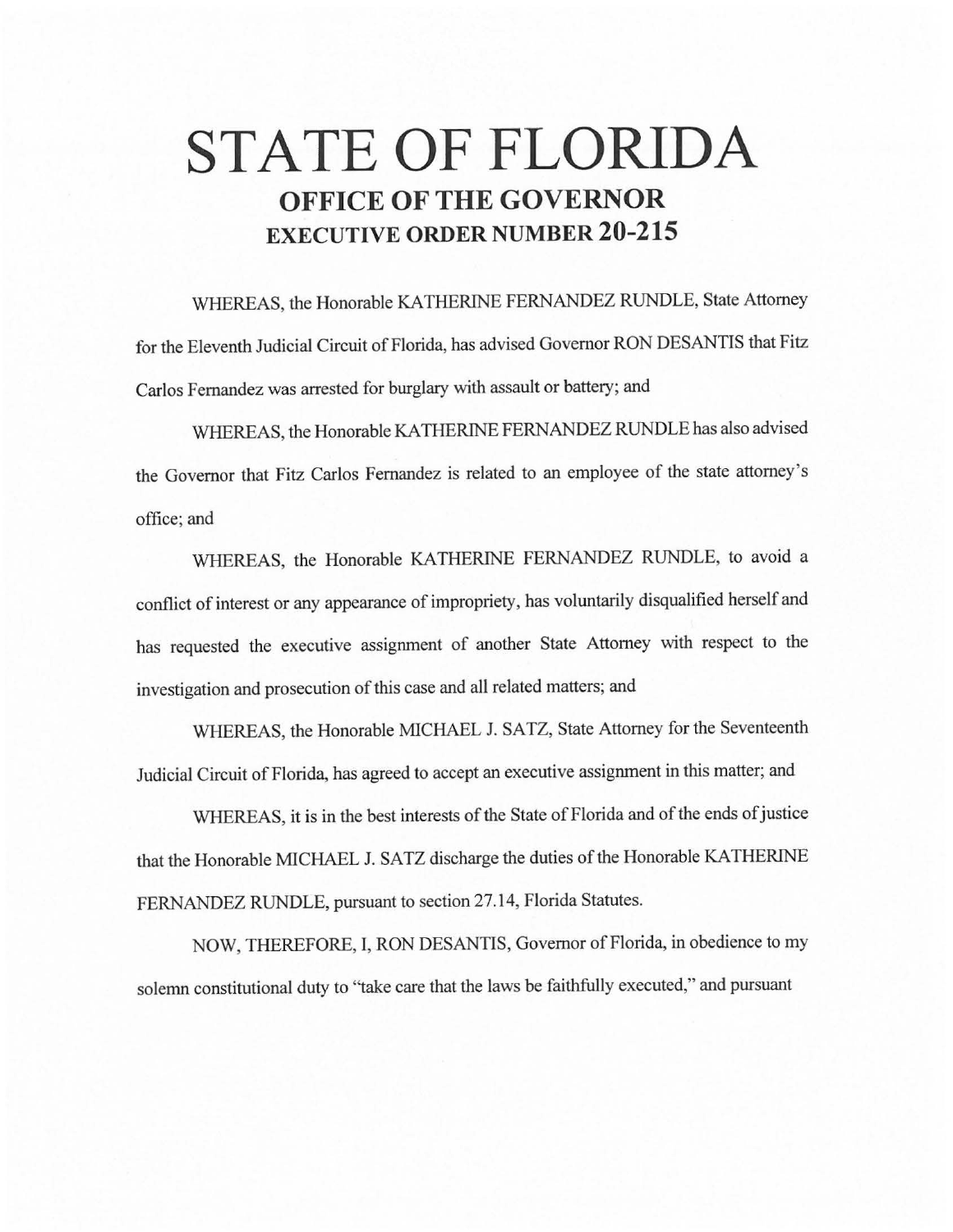to the Constitution and laws of the State of Florida, issue the following Executive Order, effective immediately:

### Section 1.

The Honorable MICHAEL J. SATZ, State Attorney for the Seventeenth Judicial Circuit of Florida, referred to as the "Assigned State Attorney," is assigned to discharge the duties of the Honorable KATHERINE FERNANDEZ RUNDLE, State Attorney for the Eleventh Judicial Circuit of Florida, as they relate to the investigation, prosecution, and all matters related to Fitz Carlos Fernandez.

## Section 2.

The Assigned State Attorney or one or more Assistant State Attorneys and Investigators, who have been designated by the Assigned State Attorney, shall proceed immediately to the Eleventh Judicial Circuit of Florida, and are vested with the authority to perform the duties prescribed herein.

### Section 3.

All residents of the Eleventh Judicial Circuit are requested, and all public officials are directed, to cooperate and render whatever assistance is necessary to the Assigned State Attorney, so that justice may be served.

## Section 4.

The period of this Executive Assignment shall be for one (1) year, to and including September 4, 2021.